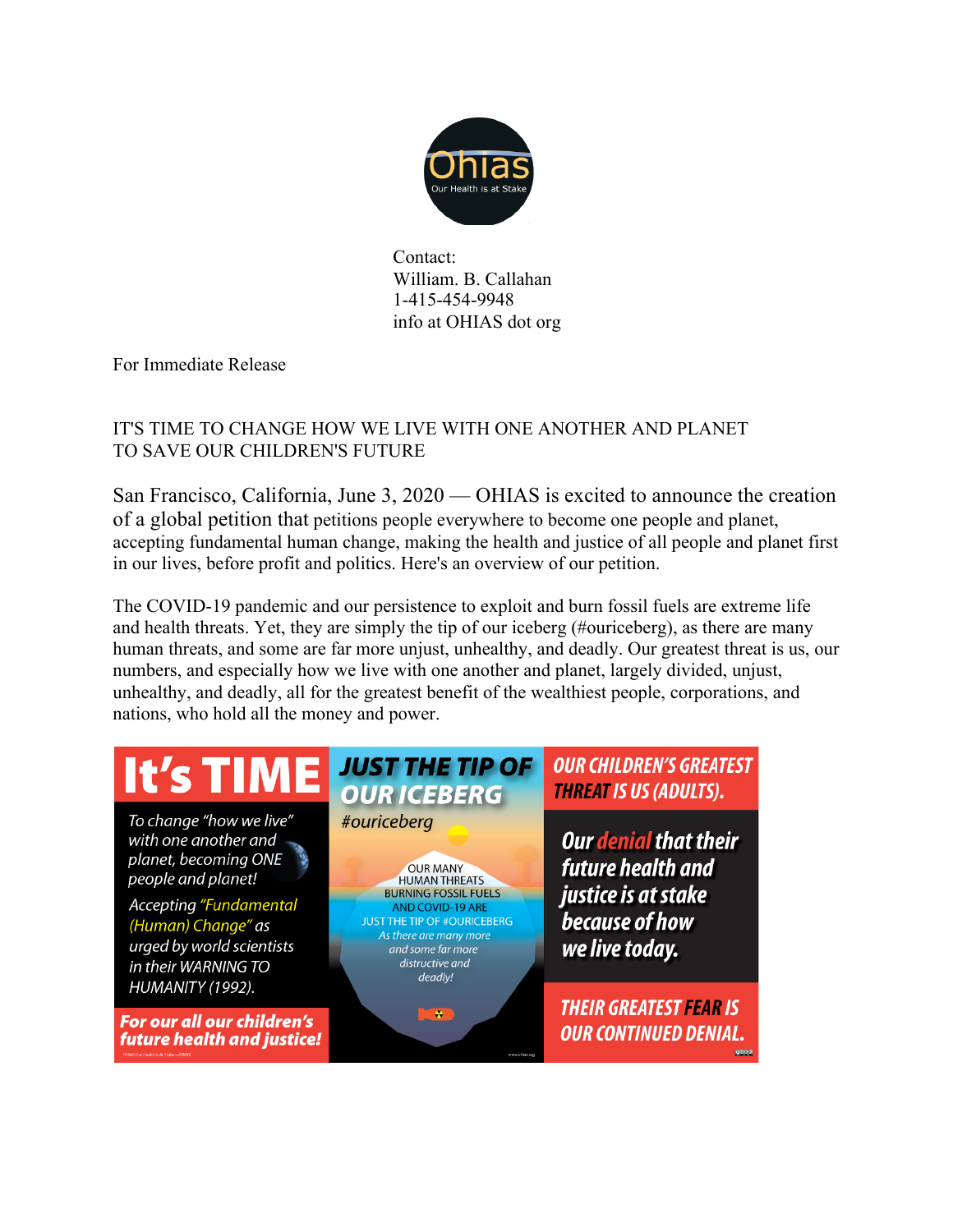Because of our numbers and how we live, our planet's life and finite life-sustaining natural capacity are declining faster than at any time in 65 million years. We have known this for some time, as we were warned by leading scientists from around our world nearly three decades ago, that we are on a collision course with our natural world. They urged fundamental (human) change. Since that first warning, we've seen no urgency like what's required to address our many human threats. What we have experienced since then is continued division, injustice, and far greater destruction led by the wealthiest and most influential people, businesses, politicians, and nations. They have shown themselves as caring little regarding our children's future health and justice. They are the leaders of today's denial, as they are determined to continue their focus on the growth and profits of a few before the health and justice of all people and planet. Their denial is contagious, and they have a vast following believing their falsehoods, that money, technology, and government will save them and all their stuff and travel they live for and love.

Our continuing denial is what our children fear most and is why they came together as one striking school, as they all see the same future clearly, one far more unjust and deadlier than today. All they want is a just and healthy future. They dream of a global urgency like none never before. Their movement led by Greta Thunberg and many other courageous youths are becoming one in solidarity with all those denied health and justice our world over. They are all calling us out to end our denial and begin living responsibly as we know we should.

If we continue to ignore (deny) the warnings and fail to act responsibly as our children say we are, what does this tell us about ourselves and what we value most? It tells us that our children's future health and justice is not foremost in our lives. If their future were first, we would not be in denial, and we would be well on our way toward eliminating our worst human threats.



Tomorrow will be too late to do all we should be doing today. **Being sorry is no solution!** 

OHIAS Our Health Is At Stake - MMXX

<u>െ </u>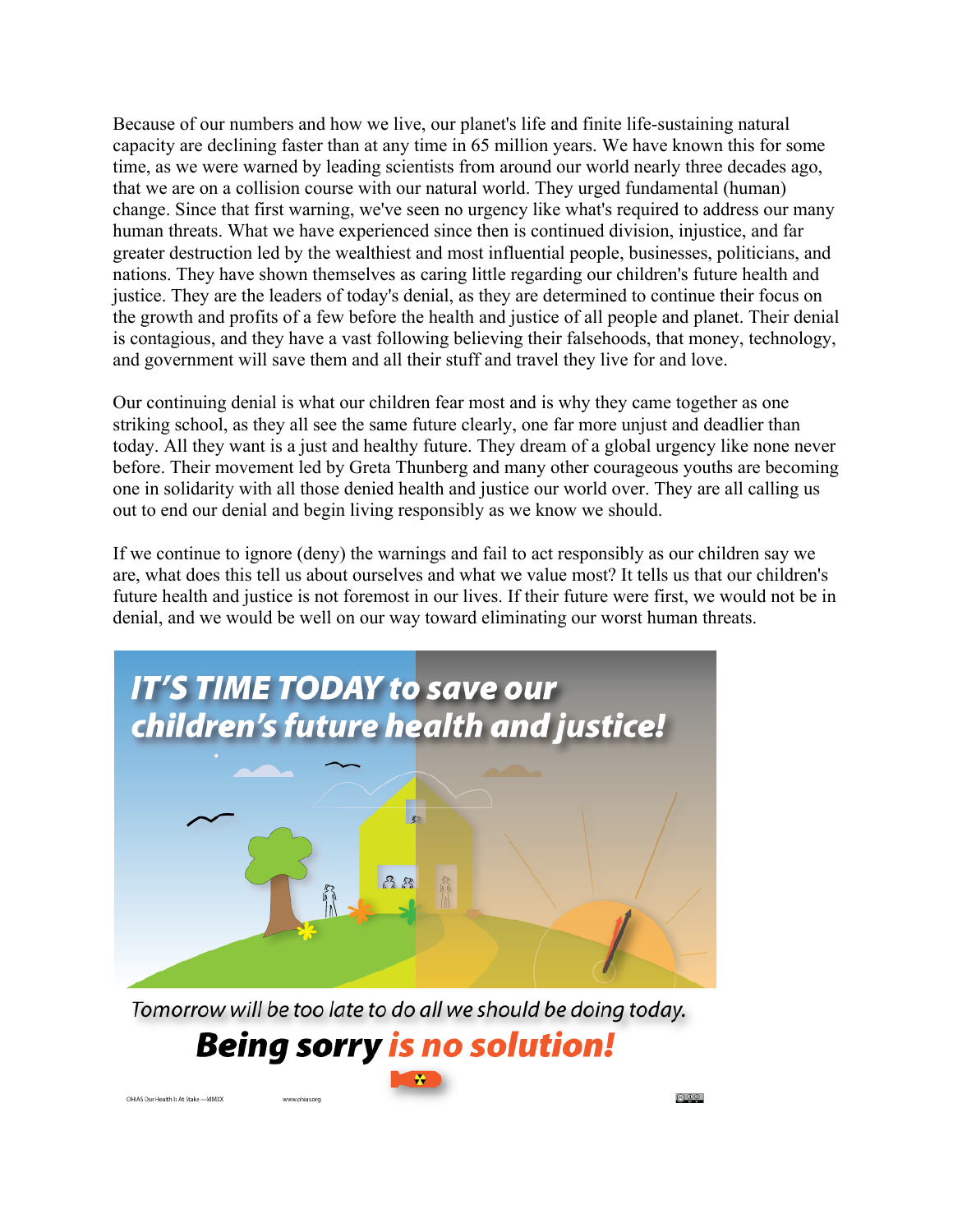It's time to change how we live with one another and planet and stand with our children and all denied as ONE, making the health and justice of all life and planet first in our lives, before politics and profit. Remaining divided and waiting any longer, we will never resolve any of our deadliest human threats in the little time we have to save our children's future.

Imagine the future possibilities for all life and planet, one far more beautiful (just and healthy) than today assured! Your love and courage for standing with them, and all life and planet will mean the world to them. They will forever be proud and grateful to you!

Please add your name to this petition, for the sake of all our children and theirs to come. http://chng.it/m6TFYfHp

The hope of this message is it draws us together, and we all embrace fundamental human change as urged by scientists in 1992, and 2017, said Bill Callahan, OHIAS's founder and director. He added, "Regardless of how impossible this may sound, we can and will succeed if we do it for our children and our living planet, our only source of life," said Bill Callahan.

https://www.ucsusa.org/resources/1992-world-scientists-warning-humanity https://www.scientistswarning.org/world-scientists-warning-to-humanity/

## ABOUT THE AUTHOR

Hello, I'm Bill Callahan. I'm the author of this petition. Here following are several life experiences that led me to this point in time to create this petition.

Sixty-seven years ago, in 1952, I was seven years old when the world's first thermonuclear weapon, the hydrogen bomb, was detonated on Eniwetok atoll in the Pacific. Sometime around that event, I had a horrific nightmare where our planet had become more like some lifeless alien planet. As I grew and listened to world news reports, many would confirm my worst fear. That we were moving quickly toward a world far more deadly and unjust than today if we fail to change how we live.

In 2011, I became the founder of OHIAS, which stands for Our Health Is At Stake. I had become convinced that humanity was fast on its' way to destroying our living planet because few were listening to the warnings from scientists around our world.

I'm especially encouraged today by our youth for their courage, striking school, demanding that we adults listen up and address all their future health and justice needs today. This petition is all about supporting them, and all denied our world over.

Please stand with them today, as tomorrow will be too late.

Thank you Bill Callahan, Founder OHIAS— OUR HEALTH IS AT STAKE